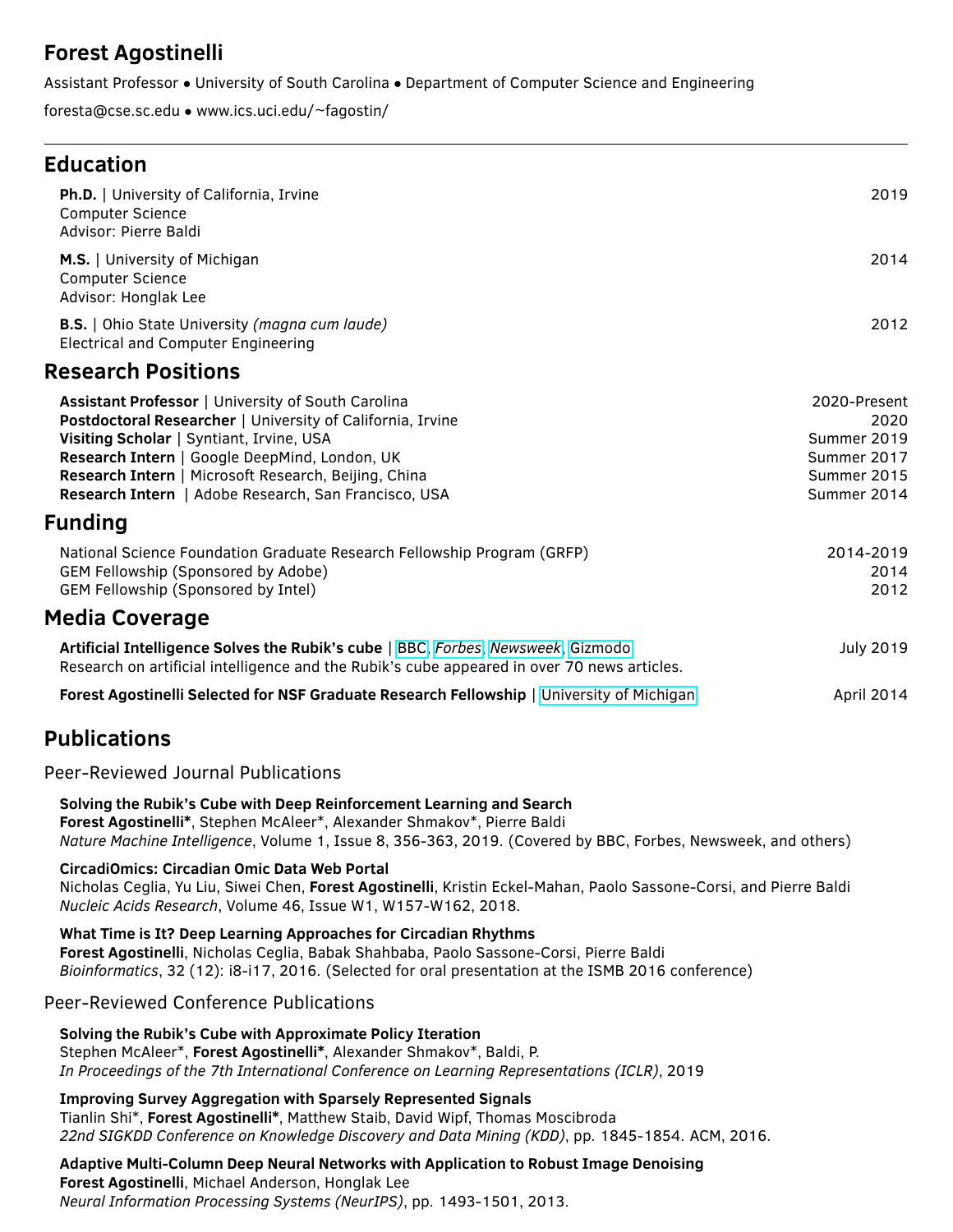### Peer-Reviewed Book Chapters

#### **From Reinforcement Learning to Deep Reinforcement Learning: An Overview**

**Forest Agostinelli**, Guillaume Hocquet, Sameer Singh, Pierre Baldi *Key Ideas in Learning Theory from Inception to Current State: Emmanuel Braverman's Legacy*, pp. 298-328. Springer, Cham, 2018.

Other Publications

| <b>Learning Activation Functions to Improve Deep Neural Networks</b><br>Forest Agostinelli, Matthew Hoffman, Peter Sadowski, Pierre Baldi<br>International Conference on Learning Representations, 2015. (Workshop track) |              |
|---------------------------------------------------------------------------------------------------------------------------------------------------------------------------------------------------------------------------|--------------|
| Hippocampal ensembles represent sequential relationships among discrete nonspatial events<br>Babak Shahbaba, Lingge Li, Forest Agostinelli, Mansi Saraf, Gabriel A Elias, Pierre Baldi, Norbert J Fortin<br>bioRxiv, 2019 |              |
| <b>Software and Web Servers</b>                                                                                                                                                                                           |              |
| DeepCube   http://deepcube.igb.uci.edu/<br>Solve the Rubik's Cube with deep reinforcement learning<br>Over 26,000 unique visitors.                                                                                        | 2018-Present |
| BIO_CYCLE   http://circadiomics.igb.uci.edu/biocycle<br>Analyze circadian -omic experiments with deep learning                                                                                                            | 2016-Present |
| Circadiomics   http://circadiomics.igb.uci.edu/<br>Explore, analyze, and visualize circadian data                                                                                                                         | 2016-Present |
| <b>Invited Talks</b>                                                                                                                                                                                                      |              |
| <b>From Combination Puzzles to the Natural Sciences</b>                                                                                                                                                                   |              |
| • Wayne State University   Detroit, USA                                                                                                                                                                                   | 2020         |
| • University of South Carolina   Columbia, USA                                                                                                                                                                            | 2020         |
| • Temple University   Philadelphia, USA                                                                                                                                                                                   | 2020         |
| • Binghamton University   Binghamton, USA                                                                                                                                                                                 | 2020         |
| Learning to Efficiently Solve Problems with Many Possibilities                                                                                                                                                            |              |
| • University of California, Berkeley (Pieter Abbeel's group)   Berkeley, USA                                                                                                                                              | 2019         |
| What Time is It? Deep Learning Approaches for Circadian Rhythms                                                                                                                                                           |              |
| • University of Pennsylvania   Philadelphia, USA                                                                                                                                                                          | 2016         |
| • Intelligent Systems for Molecular Biology (ISMB)   Orlando, USA                                                                                                                                                         | 2016         |
| • University of California, Irvine   Irvine, USA                                                                                                                                                                          | 2016         |
| Teaching Experience                                                                                                                                                                                                       |              |
| Inchreated L. Doop Doinforcement Lograpian and Coareb Croducto Course   University of Couth Caroline                                                                                                                      | າດາດ         |

**Instructor** | *Deep Reinforcement Learning and Search* - Graduate Course | University of South Carolina 2020 **Teaching Assistant** | *Introduction to Artificial Intelligence* - Undergraduate | University of California, Irvine 2018-2019 **Teaching Assistant** | *Programming in Java* - Undergraduate | Ohio State University 2011

### **Professional Activities**

Journal Reviewing

Neural Networks Neurocomputing

### Conference Reviewing

Neural Information Processing Systems (NeurIPS) International Conference on Machine Learning (ICML) International Conference on Learning Representations (ICLR) International Conference on Artificial Intelligence and Statistics (AISTATS) Association for the Advancement of Artificial Intelligence (AAAI) International Joint Conference on Artificial Intelligence (IJCAI)

## **Outreach**